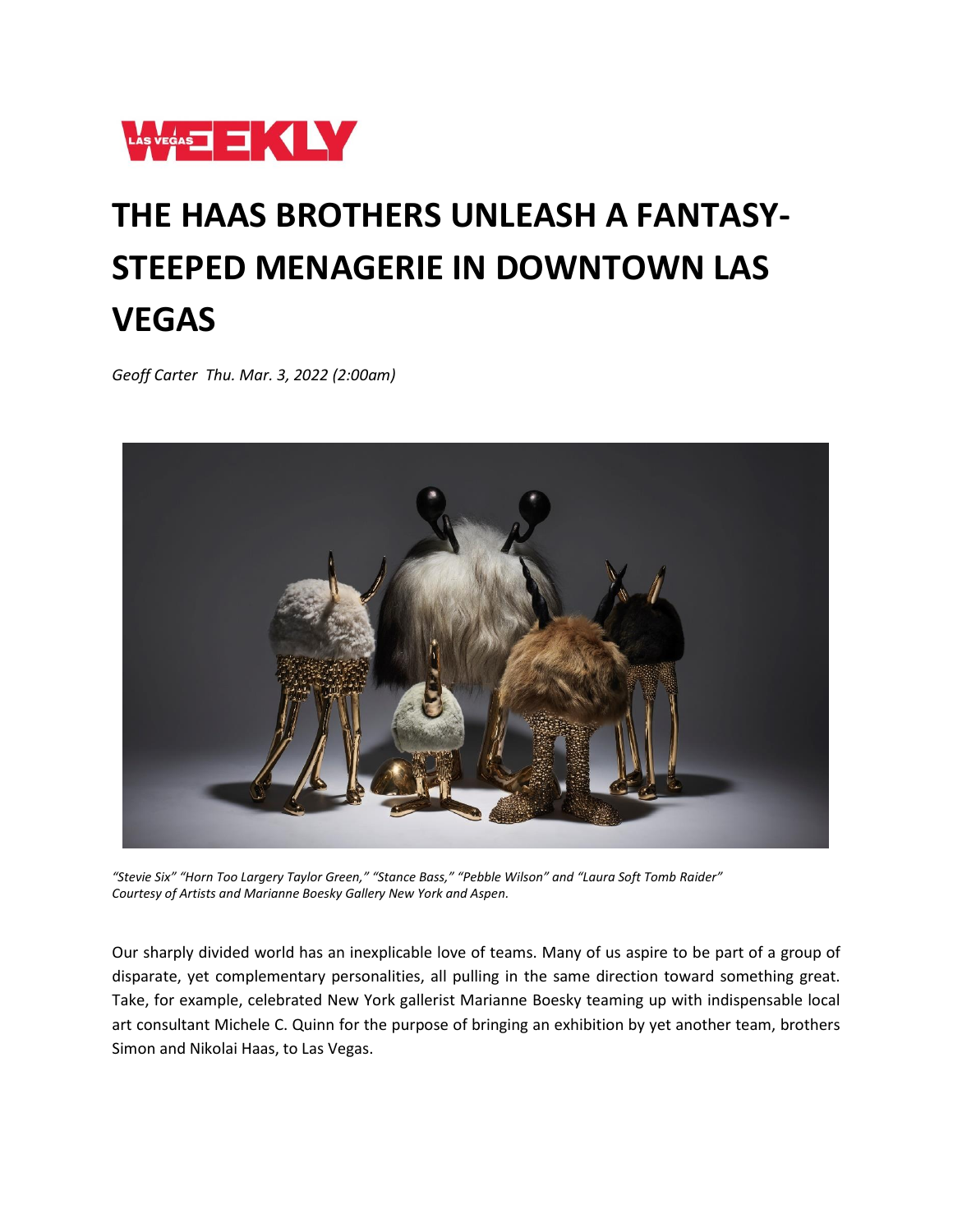"We've wanted to do something together for a while, and it had to be this one," Quinn says of Boesky x MCQ's *Haas Vegas*, showing through March 25 in a pop-up space at Downtown's Juhl building. "It's so much fun."



*"Squirt Russell" and "Ball McCartney" Courtesy of the Artists and Marianne Boesky Gallery New York and Aspen*

It certainly is that, and more. *Haas Vegas*, with its menagerie of beasts made largely from cast bronze, synthetic fur, porcelain and electric components, is less a gallery show than a rescue team, providing humor, wit and genuine wonder at a time when we sorely need it. If you stand beneath the exhibition's two tallest pieces—the spindly-legged, Muppet-like "Snail Earnhardt Jr." and "Snailor Moon," 10-foot-tall friendoes made of hand-carved walnut, glass and faux Yeti Mongolian fur—and don't feel immediately uplifted, just give it a minute. Snails do their best work at a deliberate pace.

The Brothers' own working style is visibly influenced by their upbringing—their parents, an opera singer and sculptor, raised them in culture-rich Austin, Texas—and by their current home in LA.

"Our practice is really steeped in fantasy," Nikolai says. "That's something we love about living in LA. … It was just the middle of the desert, kind of no man's

land. And then something sprang up because of inventiveness and ideas and a dedication to fantasy and things that didn't exist yet. Las Vegas is one of those places, too."

"We grew up splitting tasks. A lot of twins I know are the same, where one becomes really good at one thing and the other has a complementary skill," Simon explains. "Nikki is more of a sculptor and cartoonist … and I'm very systems-focused and a little more analytical."

Adds Nikolai, "What I usually say is that Simon is the awe and wonder that you find in nature, and I'm, like, the fart joke."

That easy camaraderie and amazement with the natural world is readily evident in every one of *Haas Vegas*' pieces, from the titles on up. Take "New Jersey Turnspike," a velveteen and walnut settee with headlight eyes, a red bulbous nose and a spine of softly-glowing colored bulbs—a heckin' good boi that